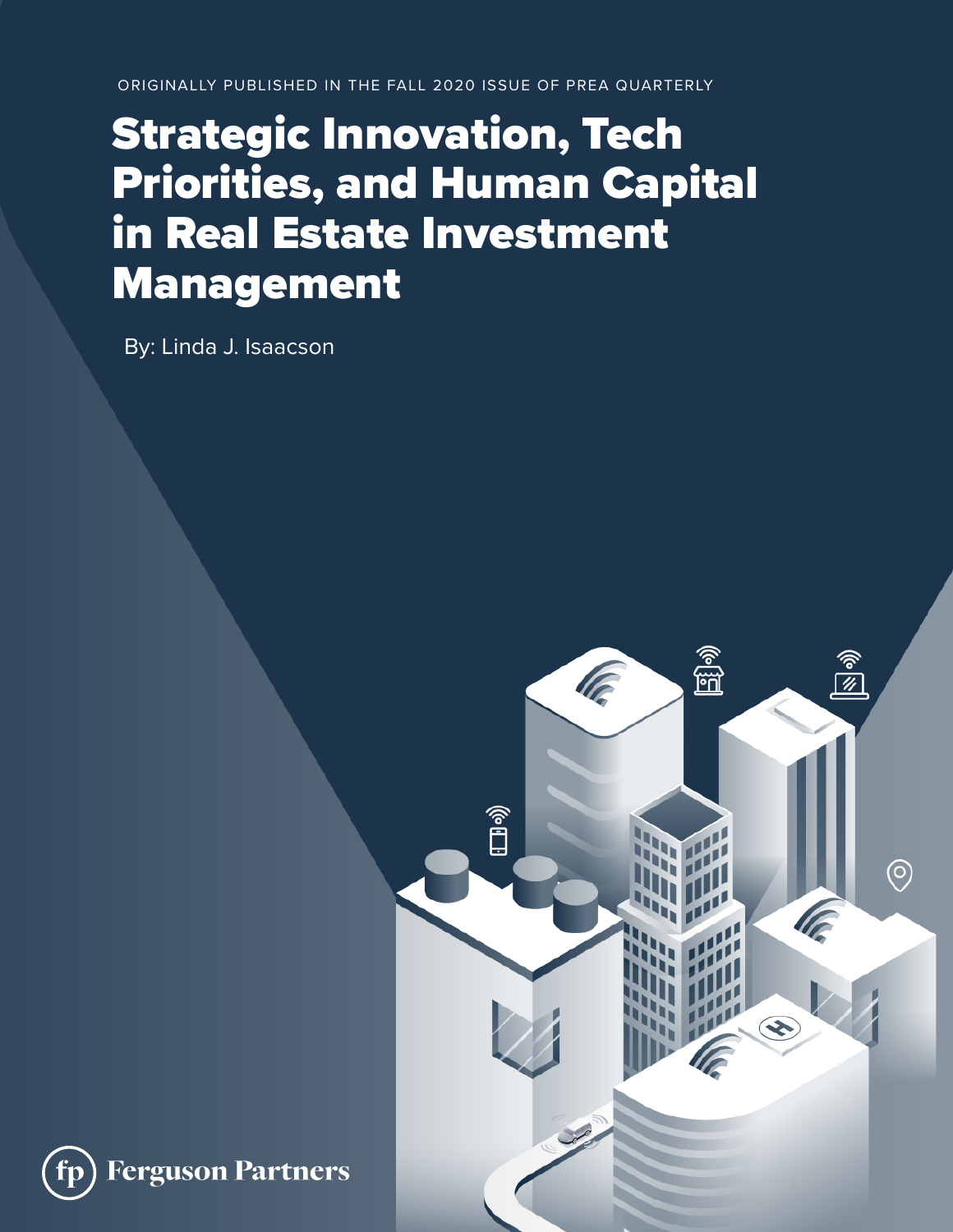Point of View is an occasional PREA Quarterly column offering the opinions of leading individuals in real estate. The PREA Quarterly welcomes opinions from PREA members on significant issues affecting our industry.

# Strategic Innovation, Tech Priorities, and Human Capital in Real Estate Investment Management



**Linda J. Isaacson** Ferguson Partners

Once considered an asset-driven space, the real estate investment management (REIM) sector has begun to embrace strategic innovation and technology to enhance operations and deliver high returns. As the REIM institutional landscape evolves, the resulting disorder impacts public and corporate pension funds, endowments, foundations, REITs, developers, real estate operating companies, and industry service providers in the real estate investment community.

Ferguson Partners interviewed CEOs from several of the world's largest real estate investors and global leaders in property management, leasing, and valuation to discuss their thoughts regarding the interplay of strategic innovation, technology, and human capital in the REIM space.<sup>1</sup>

#### Digital Transformation

Real estate is among the largest alternative asset classes in the world, with an estimated value expected to reach \$14 trillion by 2023.<sup>2</sup> Strategic innovation, technology priorities, and human capital in the REIM space are at an inflection point. Before the COVID-19 pandemic, there was a fundamental dislocation of the real estate investment landscape in which real estate investment managers were too big to be agile or too small to adapt swiftly. During the pandemic, technology demands for many have increased, and late adopters face a threat posed by tech-savvy new market entrants. Industry leaders agree that digital transformation is critical for businesses to remain competitive and relevant.

#### Virtual Connectivity

Although systems and capacities have been tested during the pandemic, for the most part, business continuity has been seamless. Digital models and checks and balances have been scaled in real time. Nevertheless, industry leaders agree that long term, operating remotely at 100%

productivity is unsustainable. Full-blown transformation was required of everyone in just eight weeks. Leaders agree on the need for a hybrid business model that applies virtual capabilities to streamline operations and achieve business growth. The lessons learned from the pandemic are that new digital models for core functions will be implemented, and the use of digital technologies to complete transactions will advance on a previously unimagined basis and at an accelerated rate. Digital technologies are removing barriers to entry, and proprietary data and advanced analytics strategies remain the essential drivers of innovation agendas.

#### Digital Agility

Digital agility means investing ambitiously in tech and becoming more digitally focused and nimble to gain a competitive advantage, mitigate risk, and increase operational efficiencies—the three pillars of strategic change. Data and digital agility are crucial accelerants in each pillar. Refocusing digital efforts to meet changing customer expectations is the essence of digital agility. Real estate is inherently transacted face-to-face, and operating real estate properties requires a physical presence in the built environment. Today, the ability to acquire and utilize new digital tools is essential. However, COVID-19 reinforced the notion that the human element remains integral but with a high degree of digital intelligence. While the businesses of several of those interviewed are well down the path to digital agility and their business models are advanced and scaling, the goal is to be more progressive, focusing on new customer behaviors and needs and on predicting demand patterns.

<sup>1.</sup> The 14 companies interviewed have an average of \$70.9 billion in assets under management and an average of 2,139 full-time employees.

<sup>2.</sup> Alicia McElhaney, "Report: Alternative Investment Industry Will Hit \$14 Trillion by 2023," Institutional Investor, Oct. 19, 2018.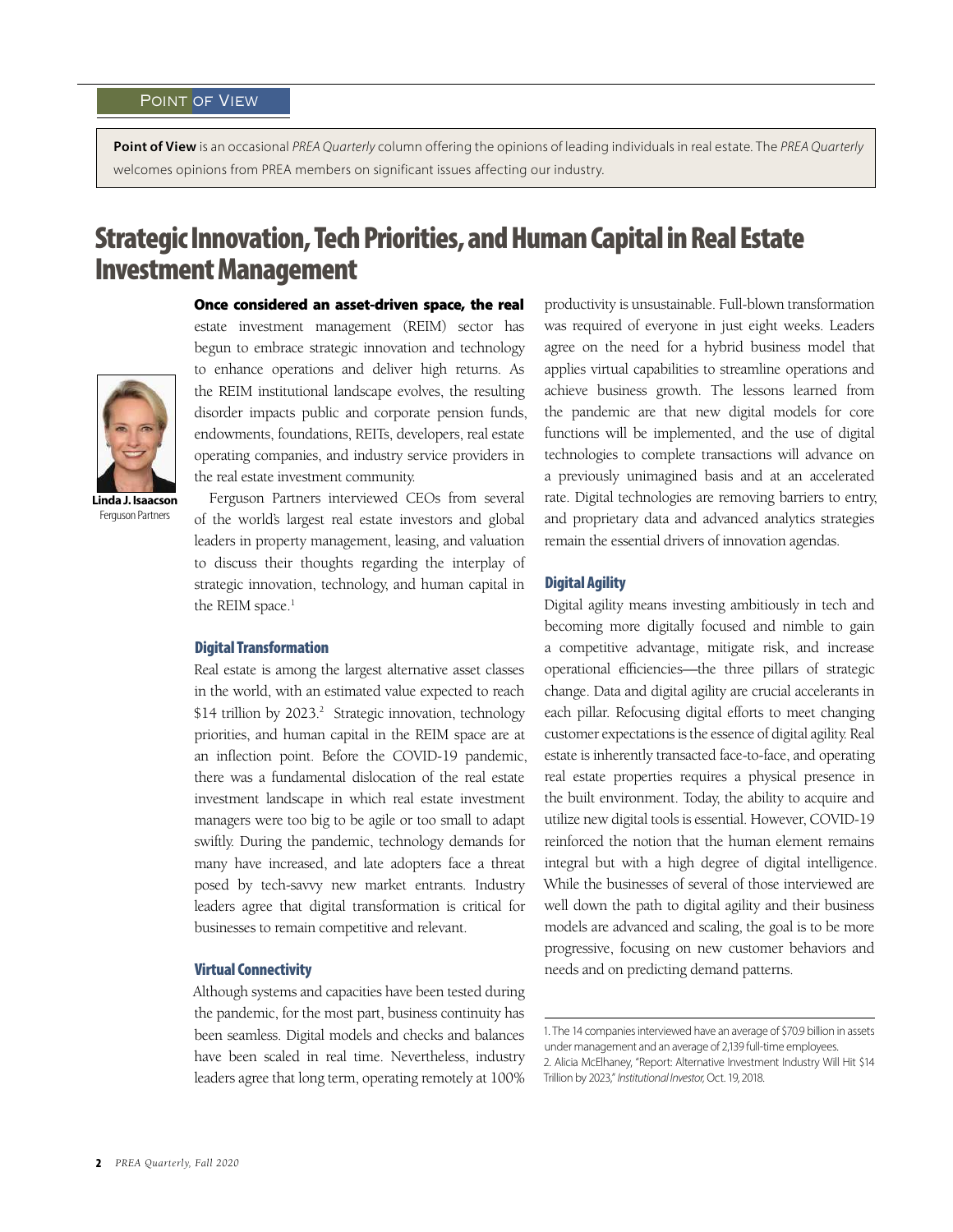"Investment managers must be able to use technology to harness and organize data in meaningful ways, optimizing their portfolio strategies, investment decisions, and insights into leasing velocity, rent growth, capital raising, and more."

Linda J. Isaacson, Ferguson Partners

#### Data as the Key Driver

Collecting and analyzing data in real time across the entire investment life cycle are critical to accelerate growth. Data models must be constructed to include the extraordinary scope of the entire REIM sector, including underwriting, property accounting, fund accounting, fund performance, property performance, and valuations.

Many real estate investment managers run businesses valued in the billions of dollars via the cloud while their data remains siloed. Investment managers must be able to use technology to harness and organize data in meaningful ways, optimizing their portfolio strategies, investment decisions, and insights into leasing velocity, rent growth, capital raising, and more. They leverage artificial intelligence (AI) to identify cities of the future to invest in, and some have partnered with or invested in technology providers using AI to establish newer and better investment vehicles. Investment managers engage with augmented analytics and machine learning, robotic process automation, virtual reality, augmented reality, and operational and geospatial intelligence to deliver on their data strategies. Data is influencing their micro decisions, not just high-level trends.

Real estate investment managers are huge consumers of structured and unstructured data, purchasers of thirdparty data, and generators of significant amounts of client data. Leveraging nontraditional data sets is a significant focus too. Some examples are using hyper location and financial data to predict whether a tenant will stay or go or whether a firm is growing or shrinking and then aggregating data across a global portfolio to drive asset management decisions. The biggest challenges remain data governance and the capture, synthesis, and utilization of internal data.

The industry leaders surveyed are focused on leveraging the scope and scale of their analytics portfolios. With multimillion-dollar budgets to build algorithms and data models, they must invest in getting ahead of the curve in how they present data to their clients. Clients require different delivery systems, such as bespoke investor portals. They already access their data through a seamless customer-facing portal, drilling down to street views overlaid with demographic data, transportation links, and more.

The real estate investment managers that are further ahead in their data journey unsurprisingly are also the leaders in innovation and digital agility. There is no quick answer regarding whether data is the key driver for real estate industry transformation.

#### Evolution of Research

How will investment markets be structured in the future and how will investment themes change? Investors want predictive guidance on opportunities and risks in investment management. Furthermore, key leading indicators in the future will include epidemiological, health, and financial data that may impact global portfolios and structural workforce shifts in real time. Data must be synergized as an integral aspect of the investment process. The research mandate is to look creatively for data sets and correlations, analyze research results, and produce insights that can be used to make better investment decisions.

A data and analytics chief of research should lead cloud-based data collection platforms to enable smarter research. Building a winning portfolio requires having the ability to rapidly deploy capital and leverage investment opportunities, scaling across asset classes and regions. Real-time, data-driven knowledge is necessary to achieve operational excellence and outstanding returns and to determine and execute an effective strategy.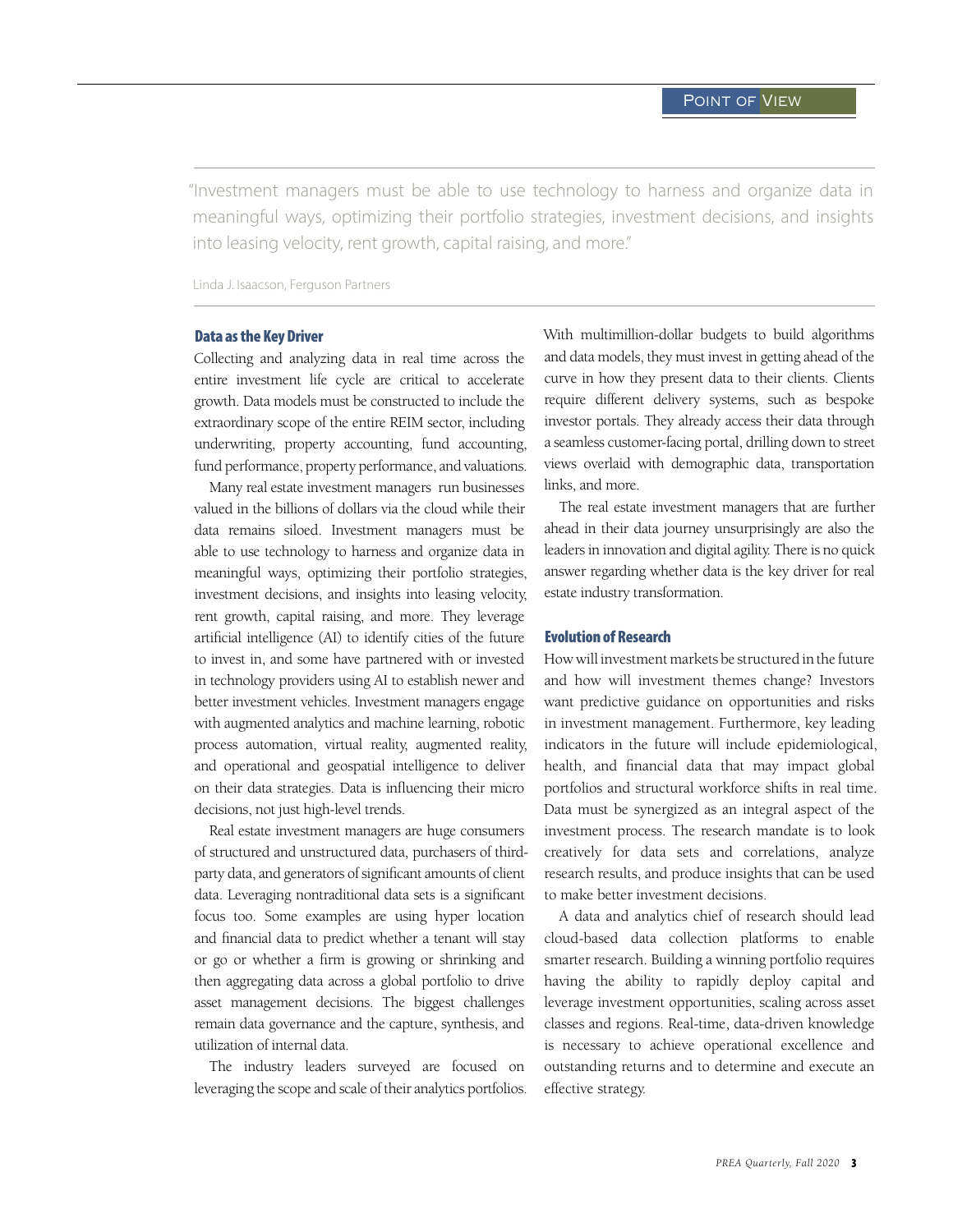#### Leveraging Data and Technology to Innovate

Evolution is the common theme in leveraging data and technology to innovate new business models. Compelled by market pressure to generate higher net returns to investors, the industry is proactively and swiftly creating new business models that utilize technology. Investorlevel tech innovation is among the best places to begin, especially with investors' demands for more tech-savvy communications, service, reporting, and capital raising. Staying competitive and relevant will require acquisition of real estate investment managers with outstanding data analytics competencies. Technology will also set in motion more strategic mergers and acquisitions.

### Opportunities and Challenges in Real Estate Investment Management

The inability of general partners and limited partners to get information in a readily consumable way remains a significant concern. The REIM industry lacks a coordinated approach regarding data. Further, dissimilar end users are at different stages of development from a technological perspective. Data transparency is a challenge in investment management, but the banking and trading sectors seem to have figured it out. The ability to effectively provide clients with digestible data and actionable investment plans will be key differentiators for success.

Real estate investment managers face a challenging environment. Notwithstanding the pandemic as an accelerating force, institutional investors in commercial real estate are experiencing higher risk and competition, limited growth, and reduced profitability because of the potential threat of trade tariffs, a flattening yield curve, a global economic slowdown, and other factors. Commonly accepted and widely adopted industry standards, data definitions, and governance are still foundational, but developing data and technological innovation to manage risks and investment complexities more effectively is imperative.

Portfolio management and the investment process may prove especially challenging for REIM technological innovation. Automated reporting and capital raising are relatively straightforward. Finding a way to improve investment decisions in real time is critical—blending AI and human intelligence. Real estate investment managers must also hone their skills in predicting trends.

Real estate investment managers are under intense pressure to allocate resources to technological innovation while continuing to manage investment returns and remain cost effective. Data is impacting the entire REIM sector and the industry is at a crossroads. Investment managers need to determine whether to contain costs in the short term by reallocating investment in technology or increase their capital deployment in innovation while optimizing investor returns. Using diverse operational and transactional data to create on-demand analytical views and increase customer value is the ultimate differentiator.

#### Leadership's Role in Accelerating Technology Investment

Leveraging technology to improve performance and achieve operational excellence must be led at the C-suite level. Innovation and technology has to become ingrained in an organization's DNA, not be just a backoffice function. The business culture must embrace the importance of tech and data.

Several real estate investment managers Ferguson Partners interviewed have chief innovation officers with the vision and authority needed to propel organizationwide change; they mandate integration of innovation in their firms' day-to-day operations. Other critical roles are the chief data officer and chief technology officer (CTO), still missing in several of the interviewed organizations. CTOs have vastly different competencies and the much-needed ability to select and build out the tech infrastructure required to carry out a CEO's vision to improve and innovate products for customers.

Despite pressure to accelerate investment in technology, many companies still have an assortment of legacy systems and need to support and upgrade technology. Globally, artificial intelligence and machine learning are aspirational. It is necessary to look beyond the property industry to recruit and aggregate critical talent, which includes data scientists and technologists. The most meaningful way to bring about organizational change is through a combination of technology and people to create a truly digitized culture.

## Connecting Venture Capital and "Proptech" in the Innovation Ecosystem

Institutional investment managers in commercial real estate are taking a multipronged approach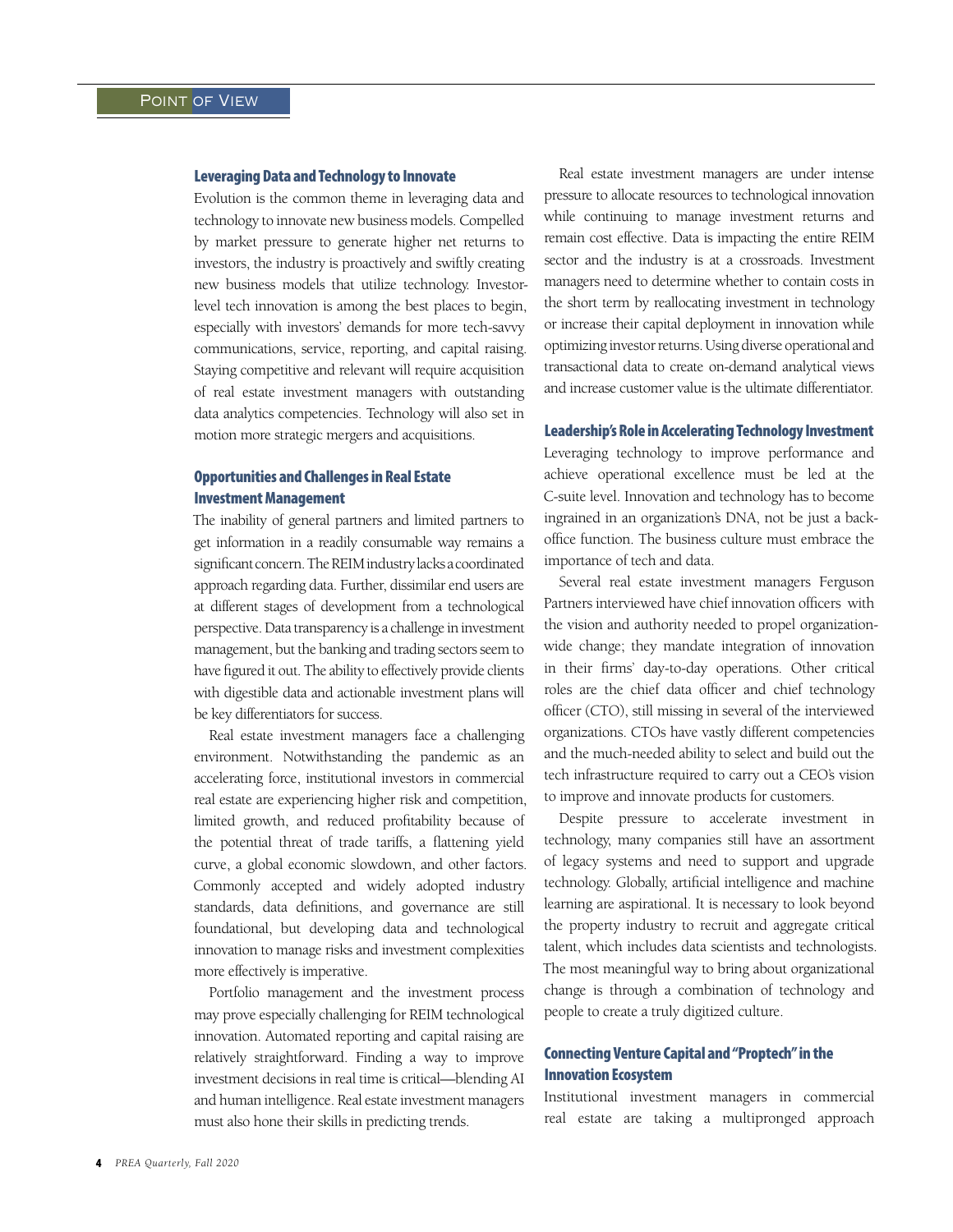to connecting to the innovation ecosystem. Their strategies include creating innovation labs, establishing corporate venture capital, deploying capital as a limited partner in a venture capital (VC) fund, investing directly using beta emerging technologies directly in their portfolios, and even launching internal teams dedicated to technological disruption.

Although partnering with a venture capital firm is an obvious first step for real estate investment managers to connect to the "proptech" ecosystem, it is not good enough. Internalizing technology and capabilities—owning an innovation strategy—is the way to the future and necessary to remain competitive. Many real estate investment managers are investing in technologies and concepts directly. There is keen interest in adopting real estate–related emerging technologies at the asset level. However, as fund management and investor servicing are priorities, many are not adapting as quickly as they would like.

Companies Ferguson Partners interviewed are investing more in infrastructure to implement technology for their asset and portfolio managers. While several have deployed capital with proptech VC firms, they are incrementally pushing more deeply and directly into the start-up world. Entering the "VC club" is costly and may not pan out. With billions in capital, viable platforms, and a desire to collaborate strategically with other industry players, the REIM industry is well positioned to go it alone.

Bombarded by technology and innovation investment requests, real estate investment managers are large enough to make an impact. To their credit, the industry leaders surveyed know that the best area for innovation is data intelligence, an asset they already possess. Each appreciates the importance of being able to effectively categorize, analyze, and utilize data for the greatest impact. These leaders are focused on capturing data and using it to be better investors, improve performance, and increase returns.

#### Human Capital in the Innovation Equation

The environment will force real estate investment managers to innovate. Ultimately, everyone will need to be data savvy, yet incorporating technology into the standard approach is not enough. Bringing tech folks into real



estate to work collaboratively with investment managers will transform the industry and create an exciting new model. Private equity companies got it right, bringing in next-level data analytics, tech talent, and innovators from outside their industry to work collaboratively with existing teams. As a result, the private equity sector has developed an innovation model far ahead of that of the real estate sector.

#### Key Takeaways

Real estate investment managers have data assets and domain expertise. Now they must focus on acquiring and utilizing a combination of human talent and technology to accelerate implementation of strategies to drive analytics and innovation, optimize service, and achieve sustainable competitive advantage. Going forward, it will all be about vision and execution. Organizations should assess their digital talent needs, fast-track digital "upskilling" of their entire workforce, and accelerate application of advanced analytics across the full investment management value chain to provide a rich, real-time view of opportunities. Leading with a data-driven culture, vision, and strategy and making data-backed decisions are the future for institutional and real estate investment managers.  $\blacksquare$ 

*Linda J. Isaacson is Managing Director, Global Head of Innovation + Technology, at Ferguson Partners.* 

This article has been prepared solely for informational purposes and is not to be construed as investment advice or an offer or solicitation for the purchase or sale of any financial instrument, property, or investment. It is not intended to provide, and should not be relied on for, tax, legal, or accounting advice. The information contained herein reflects the views of the author(s) at the time the article was prepared and will not be updated or otherwise revised to reflect information that subsequently becomes available or circumstances existing or changes occurring after the date the article was prepared.